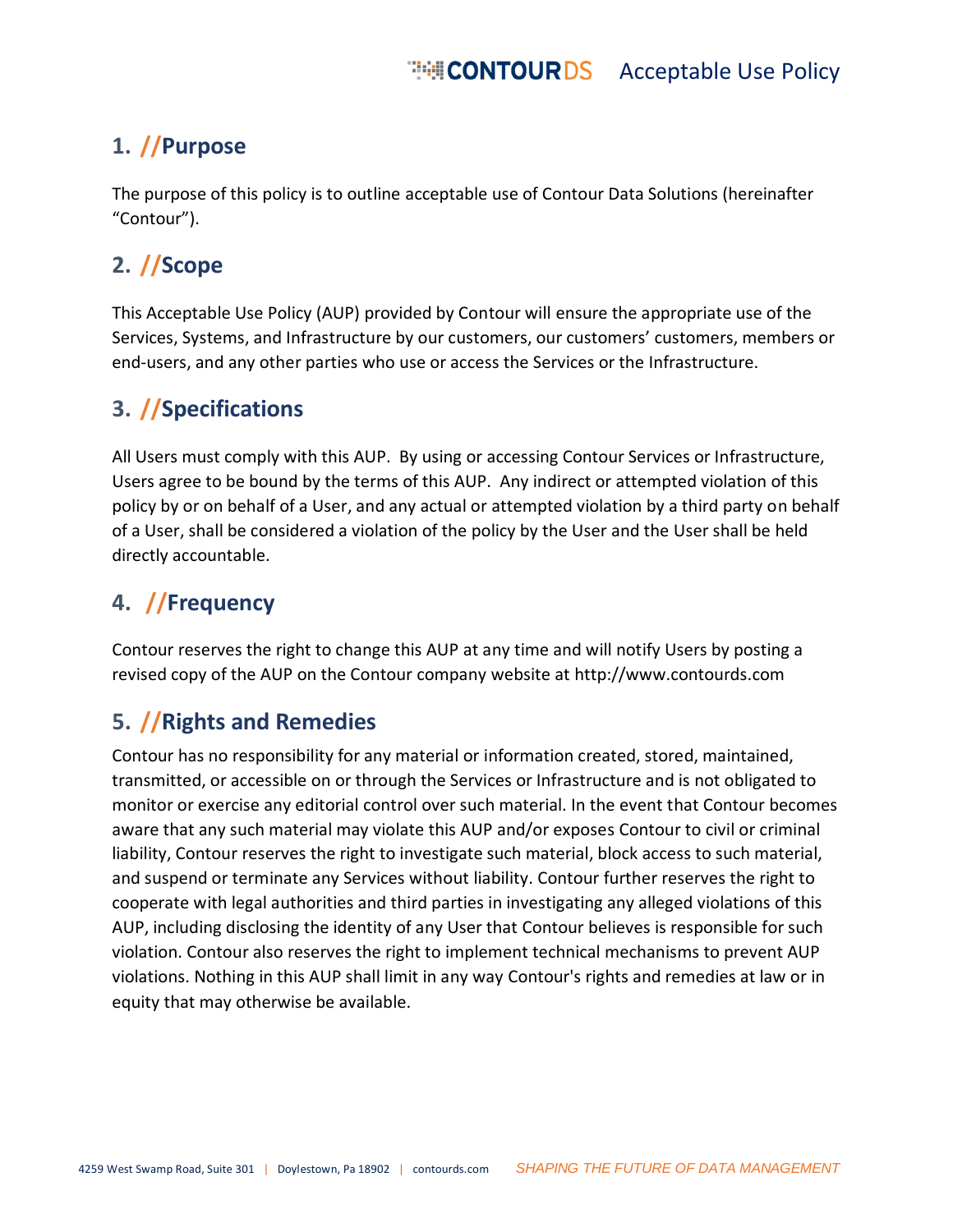#### **6. //Acceptable Use**

Users shall not use Contour Services or Infrastructure to transmit, distribute, or store material: (a) in violation of any applicable law, regulation, or judicial order; (b) that violates the terms of this AUP, the terms of any applicable agreement with Contour, or any other Contour policy applicable through the Agreement; (c) that interferes with or adversely affects the Services or Infrastructure or use of the Services or Infrastructure by other Contour customers; or (d) that may expose Contour to criminal or civil liability. Users shall cooperate with Contour in investigating and correcting any apparent breach of this AUP. Users shall be solely responsible for any material that they maintain, transmit, download, view, post, distribute, or otherwise access or make available using the Services or Infrastructure. In particular, but without limiting the more general prohibitions in this AUP, Users shall not use the Services or Infrastructure, or assist anyone else to:

Transmit, distribute or store information or material that, as reasonably determined by Contour, is (a) inappropriate, obscene, defamatory, threatening, abusive, advocating violence, or which violates a law, regulation, or public policy; (b) harmful to or interferes with Contour's provision of Services, the Infrastructure, or any third party's networks, equipment, applications, services, or Web sites; (c) would infringe, misappropriate, or otherwise violate any privacy, intellectual property, publicity or other personal rights including, without limitation, copyrights, patents, trademarks, trade secrets, or other proprietary information (including unauthorized use of domain names); (d) fraudulent or contains false, or misleading statements, claims, or representations; or (e) violates generally accepted standards of Internet usage;

Attempt to disrupt, degrade, impair, or violate the integrity or security of the Services or Infrastructure or the computers, services, accounts, or networks of any other party, including any activity that typically precedes attempts to breach security such as scanning, probing, or other testing or vulnerability assessment activity, or engaging in or permitting any network or hosting activity that results in the blacklisting or other blockage of Contour IP space;

Transmit unsolicited bulk e-mail messages ("Spam"); having third parties send out Spam on any user's behalf; receiving replies from unsolicited e-mails or configuring any e-mail server in such a way that it will accept third party e-mails for forwarding. Bulk email may only be sent to recipients who have expressly requested receipt of such email messages via a "verified opt-in" process, which must be adhered to in its entirety for any bulk e-mail to be considered "solicited" by Contour. Users that send bulk e-mail must maintain complete and accurate records of all e-mail subscription requests (verified opt-ins), specifically including the e-mail and associated headers sent by every subscriber, and to immediately provide Contour with such records upon request of Contour. If a site has roaming users who wish to use a common mail server, the mail server must be configured to require user identification and authorization. Users are